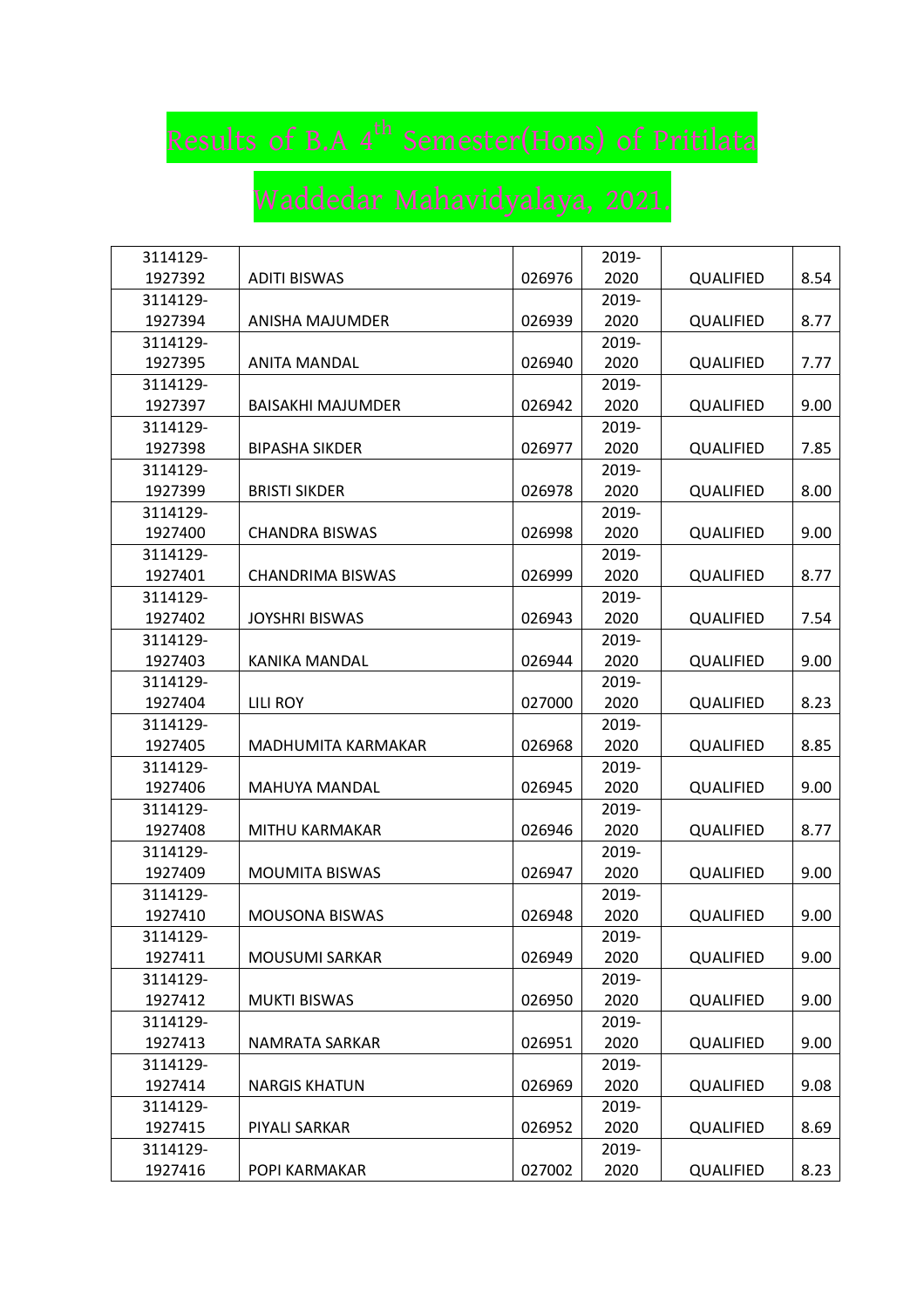| 3114129- |                          |        | 2019- |                  |      |
|----------|--------------------------|--------|-------|------------------|------|
| 1927417  | PRITI KARMAKAR           | 026953 | 2020  | <b>QUALIFIED</b> | 9.00 |
| 3114129- |                          |        | 2019- |                  |      |
| 1927418  | PRIYA MONDAL             | 026954 | 2020  | <b>QUALIFIED</b> | 9.00 |
| 3114129- |                          |        | 2019- |                  |      |
| 1927419  | PRIYASHA BISWAS          | 027003 | 2020  | QUALIFIED        | 8.23 |
| 3114129- |                          |        | 2019- |                  |      |
| 1927420  | <b>PUJA ROY</b>          | 026955 | 2020  | <b>QUALIFIED</b> | 9.00 |
| 3114129- |                          |        | 2019- |                  |      |
| 1927421  | <b>RAMA SAHA</b>         | 026956 | 2020  | <b>QUALIFIED</b> | 9.00 |
| 3114129- |                          |        | 2019- |                  |      |
| 1927422  | RICKTA CHAKRABORTY       | 026979 | 2020  | <b>QUALIFIED</b> | 9.00 |
| 3114129- |                          |        | 2019- |                  |      |
| 1927423  | RIMA ADHIKARY            | 026970 | 2020  | QUALIFIED        | 8.85 |
| 3114129- |                          |        | 2019- |                  |      |
| 1927424  | RIMPA SAHA               | 026957 | 2020  | <b>QUALIFIED</b> | 9.00 |
| 3114129- |                          |        | 2019- |                  |      |
| 1927426  | <b>RUMI DAS</b>          | 026981 | 2020  | QUALIFIED        | 9.00 |
| 3114129- |                          |        | 2019- |                  |      |
| 1927427  | <b>SAMPA BISWAS</b>      | 026958 | 2020  | QUALIFIED        | 9.00 |
| 3114129- |                          |        | 2019- |                  |      |
| 1927428  | <b>SAMPA BISWAS</b>      | 027004 | 2020  | QUALIFIED        | 8.77 |
| 3114129- |                          |        | 2019- |                  |      |
| 1927429  | SANJUKTA BISWAS          | 026971 | 2020  | <b>QUALIFIED</b> | 9.08 |
| 3114129- |                          |        | 2019- |                  |      |
| 1927430  | <b>SUKLA MALLICK</b>     | 026959 | 2020  | QUALIFIED        | 9.00 |
| 3114129- |                          |        | 2019- |                  |      |
| 1927431  | <b>SUPARNA BAIRAGI</b>   | 026982 | 2020  | QUALIFIED        | 9.00 |
| 3114129- |                          |        | 2019- |                  |      |
| 1927433  | SWAPNA MAJUMDER          | 026983 | 2020  | <b>QUALIFIED</b> | 8.77 |
| 3114129- |                          |        | 2019- |                  |      |
| 1927434  | <b>TITLY SAMADDER</b>    | 026961 | 2020  | <b>QUALIFIED</b> | 9.00 |
| 3114129- |                          |        | 2019- |                  |      |
| 1927435  | TRIPTI BAKSHI            | 026984 | 2020  | QUALIFIED        | 9.00 |
| 3114129- |                          |        | 2019- |                  |      |
| 1927437  | ANUPAM CHAKRABORTY       | 026985 | 2020  | QUALIFIED        | 8.46 |
| 3114129- |                          |        | 2019- |                  |      |
| 1927439  | <b>ARINDAM BISWAS</b>    | 026962 | 2020  | QUALIFIED        | 9.00 |
| 3114129- |                          |        | 2019- |                  |      |
| 1927440  | ARUNABHA SAHA            | 026987 | 2020  | QUALIFIED        | 8.00 |
| 3114129- |                          |        | 2019- |                  |      |
| 1927442  | <b>BIJAN SARKAR</b>      | 027006 | 2020  | <b>QUALIFIED</b> | 8.23 |
| 3114129- |                          |        | 2019- |                  |      |
| 1927443  | <b>BILTU SARKAR</b>      | 026972 | 2020  | QUALIFIED        | 8.08 |
| 3114129- |                          |        | 2019- |                  |      |
| 1927445  | DIP MAJUMDAR             | 027007 | 2020  | QUALIFIED        | 7.23 |
| 3114129- |                          |        | 2019- |                  |      |
| 1927446  | HARICHHUR RAHAMAN MALITA | 027008 | 2020  | <b>QUALIFIED</b> | 8.23 |
| 3114129- |                          |        | 2019- |                  |      |
| 1927448  | <b>INDRAJIT PAUL</b>     | 026964 | 2020  | QUALIFIED        | 9.00 |